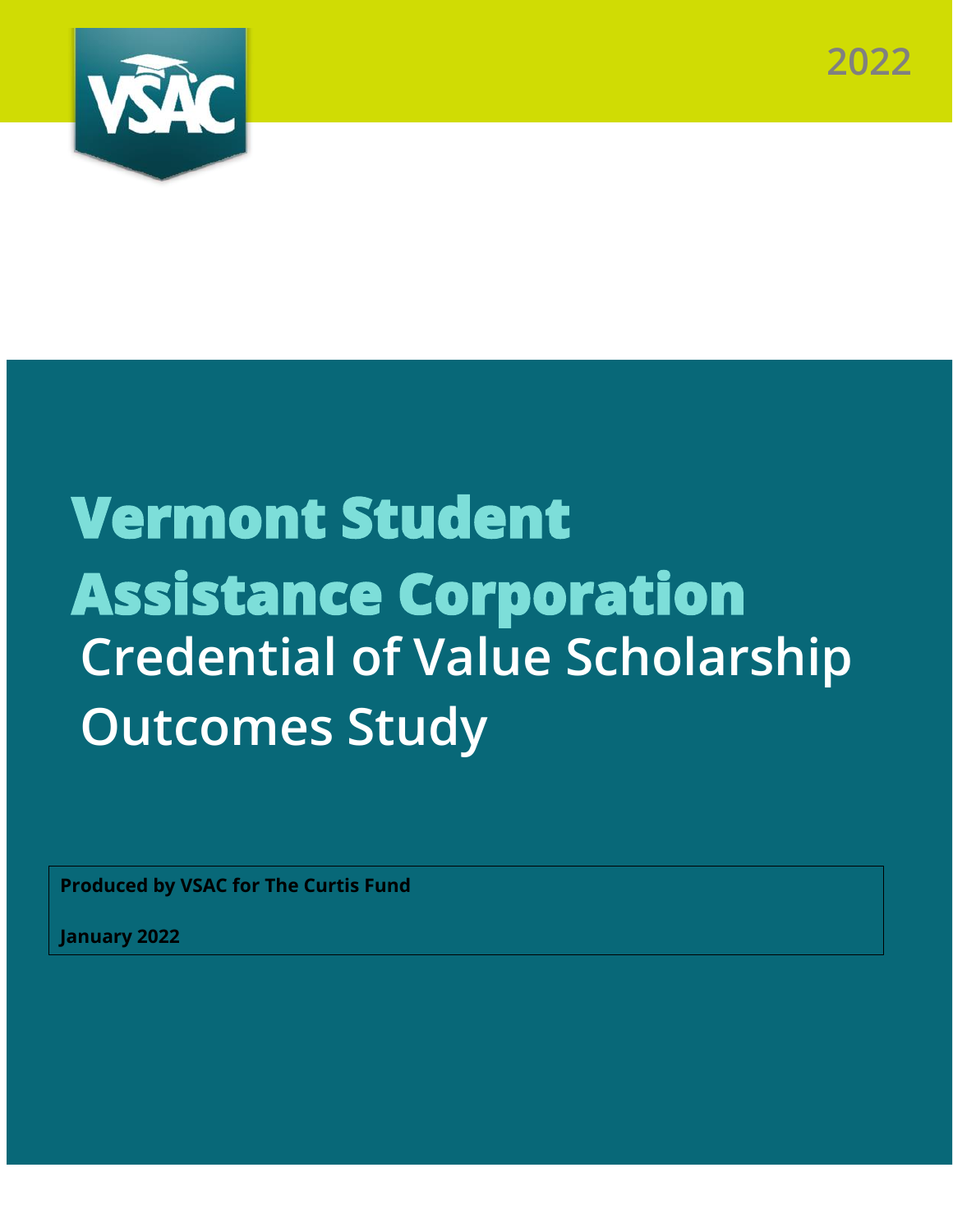

## **The Curtis Fund Credential of Value Scholarship: Outcomes Study**

In 2018, The Curtis Fund established the Curtis Credential of Value scholarships (COV Scholarships) through an initial pilot project. Since the initial pilot in the 18-19 school year, The Curtis Fund has increased its investment in the COV Scholarship annually. This report examines data from the first two cohorts of students who participated in the COV scholarship program following the initial pilot year.

The COV Scholarships are need-based scholarships awarded to Vermonters who are trying to improve their employability either by gaining specific job skills through a training program or through ongoing, stackable, higher education programs. Students used this COV scholarship to access training programs for, e.g, CDL licenses, to obtain certification as childcare providers, to enter health professions such as LNAs and dental assistants, to enter the trades as construction workers, cosmetologists, and many other fields.

## **COV Scholarship background:**

- Scholarships range from a minimum of \$500 up to a maximum of \$1,500.
- Applicants must also complete a Vermont Degree or Advancement Grant application so that VSAC can determine financial need and so that applicants are considered for a Vermont grant in addition to the Scholarship. Applicants who do not qualify for a Vermont grant for a reason *other than financial need* are considered for a COV scholarship on a case-by-case basis.
- Applicants must also participate in a VSAC Outreach program, which ensures they are provided other wrap-around supports and ongoing mentorship and education/career counseling while pursuing education and training.
- Scholarships can be used at any college that offers certificates or training programs identified by the applicant that will increase his or her employability. Approved training programs must either document that at least 50 percent of their students are employed in the field in which they were trained or be accredited by a national or state accreditation agency.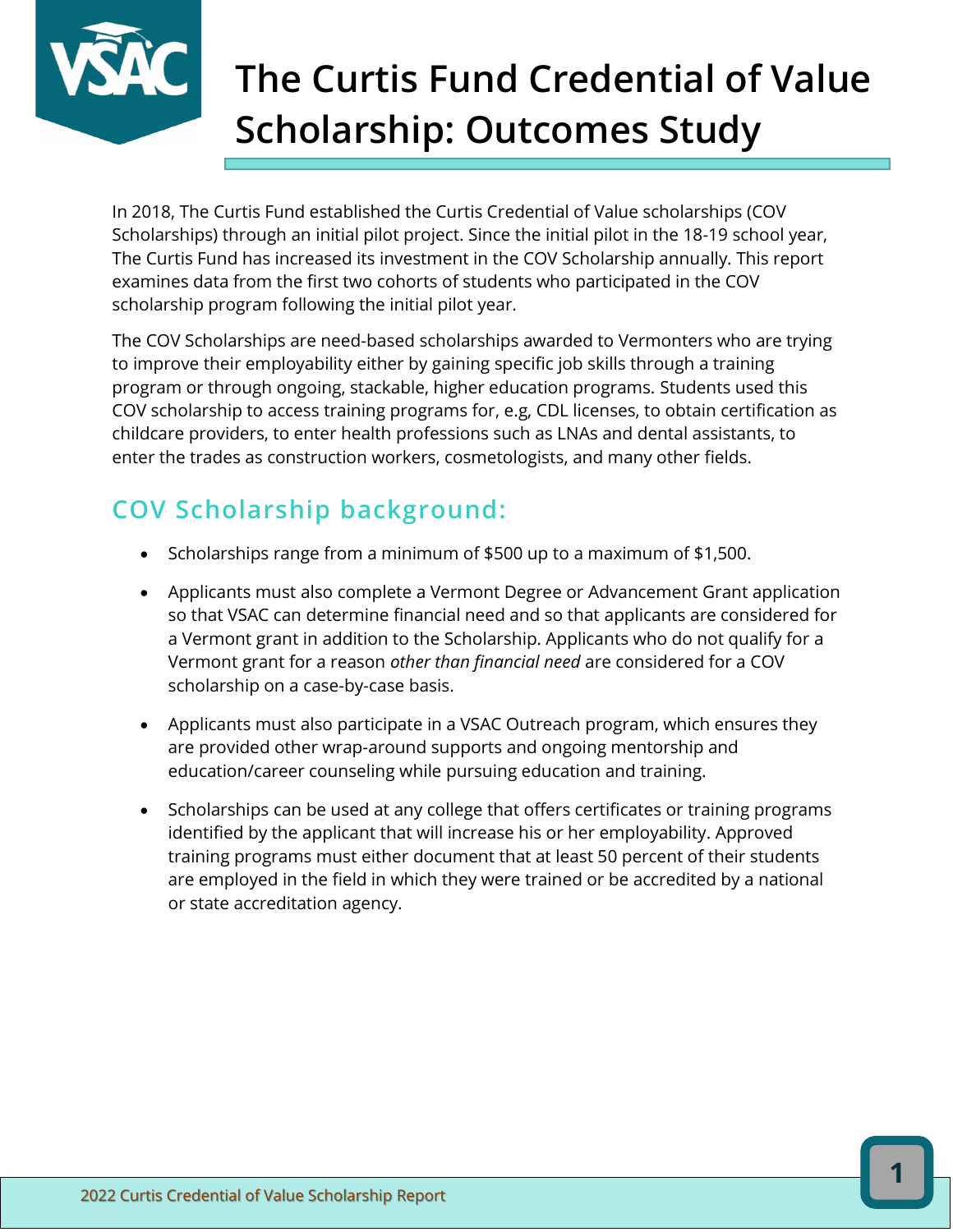## **COV Scholar Demographics:**

Table 1 outlines the number of students who received a Curtis COV scholarship and the total funding disbursed each year.

#### **Table 1: Scholarship Recipients**

|                     | Number of students who | Amount of funds |
|---------------------|------------------------|-----------------|
|                     | received a scholarship | disbursed       |
| Academic Year 19-20 | 83                     | \$110,335       |
| Academic Year 20-21 | 112                    | \$154,283       |
| Fotal               | 195                    | \$264,618       |

The program seeks diversity. Both cohort years included learners from all 14 Vermont counties.

Table 2 outlines the gender identification breakdown for all students who received a scholarship award.

#### **Table 2: Scholar Gender Identity**

|                     | Female | Male |
|---------------------|--------|------|
| Academic Year 19-20 | 58%    | 42%  |
| Academic Year 20-21 | 65%    | 35%  |

Table 3 outlines the race/ethnicity identification breakdown for the students who responded to the survey. (We did not have access to this information for all scholars.)

#### **Table 3: Respondent Racial Identity**

|                     | Asian | Black or<br>African<br>American | Hispanic | Multiracial | White | No.<br>Response |
|---------------------|-------|---------------------------------|----------|-------------|-------|-----------------|
| Academic Year 19-20 | 9%    | 6%                              | 3%       | 3%          | 77%   | 3%              |
| Academic Year 20-21 | 6%    | 6%                              | 4%       | 6%          | 74%   | 2%              |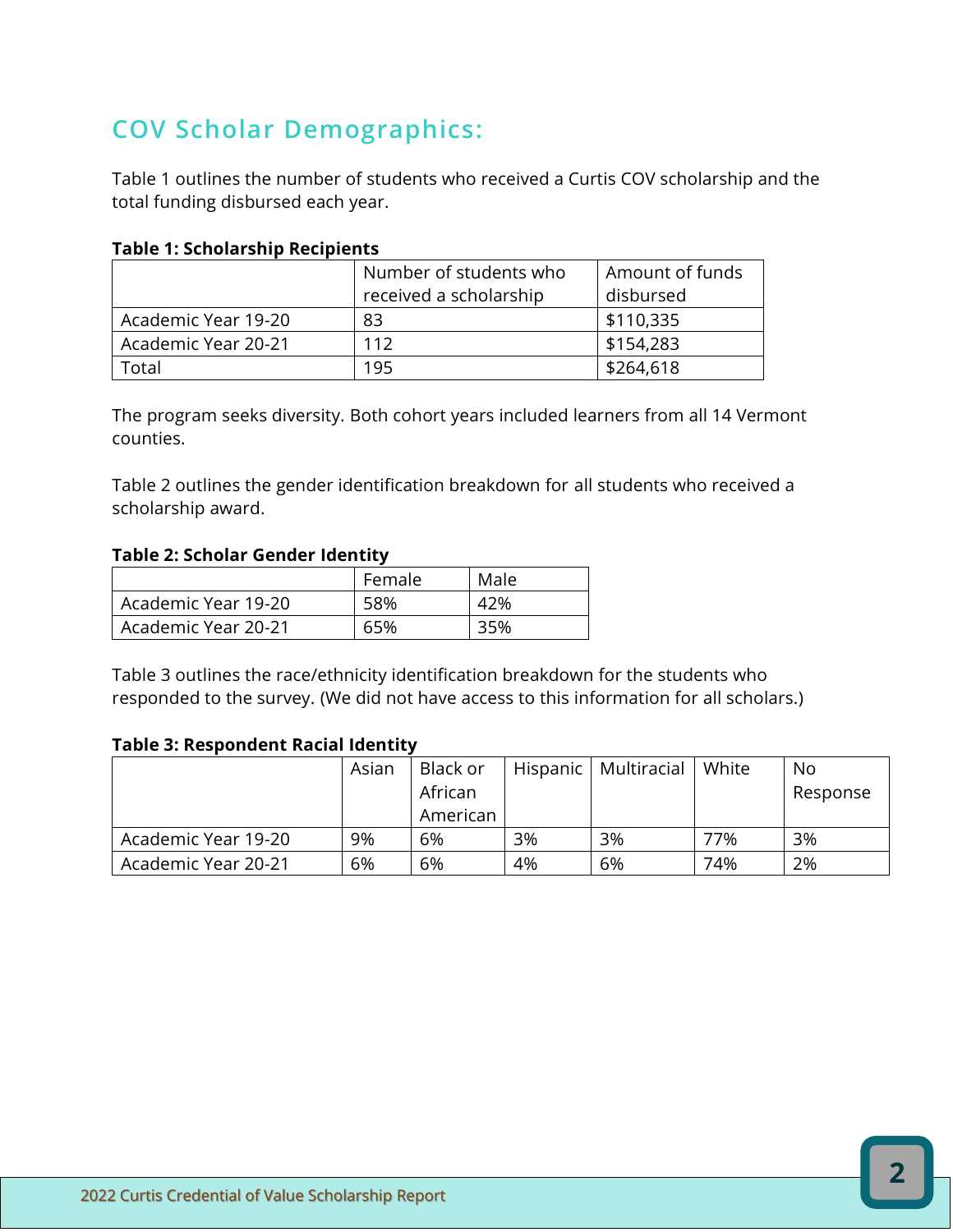**Table 4** outlines the age range of all students who received a scholarship award.

| Age          | 19-20           | $20 - 21$       | <b>Total</b> |  |
|--------------|-----------------|-----------------|--------------|--|
| Range        | <b>Scholars</b> | <b>Scholars</b> |              |  |
| $18 - 28$    | 26              | 44              | 70           |  |
| $29 - 39$    | 28              | 46              | 74           |  |
| $40 - 50$    | 17              | 17              | 34           |  |
| $51 - 61$    | 11              | 5               | 16           |  |
| $62+$        |                 |                 |              |  |
| <b>Total</b> | 83              | 112             | 195          |  |

Table 5 outlines the age range for the students who responded to the survey.

**Table 5: Respondent age range**

| Age<br>Range | 19-20<br><b>Respondents</b> | $20 - 21$<br><b>Respondents</b> | <b>Total</b> |
|--------------|-----------------------------|---------------------------------|--------------|
| $18 - 28$    | 23%                         | 19%                             | 19%          |
| $29 - 39$    | 35%                         | 51%                             | 42%          |
| $40 - 50$    | 16%                         | 33%                             | 24%          |
| $51 - 61$    | 26%                         | 7%                              | 14%          |
| 62+          | 0%                          | 0%                              | 0%           |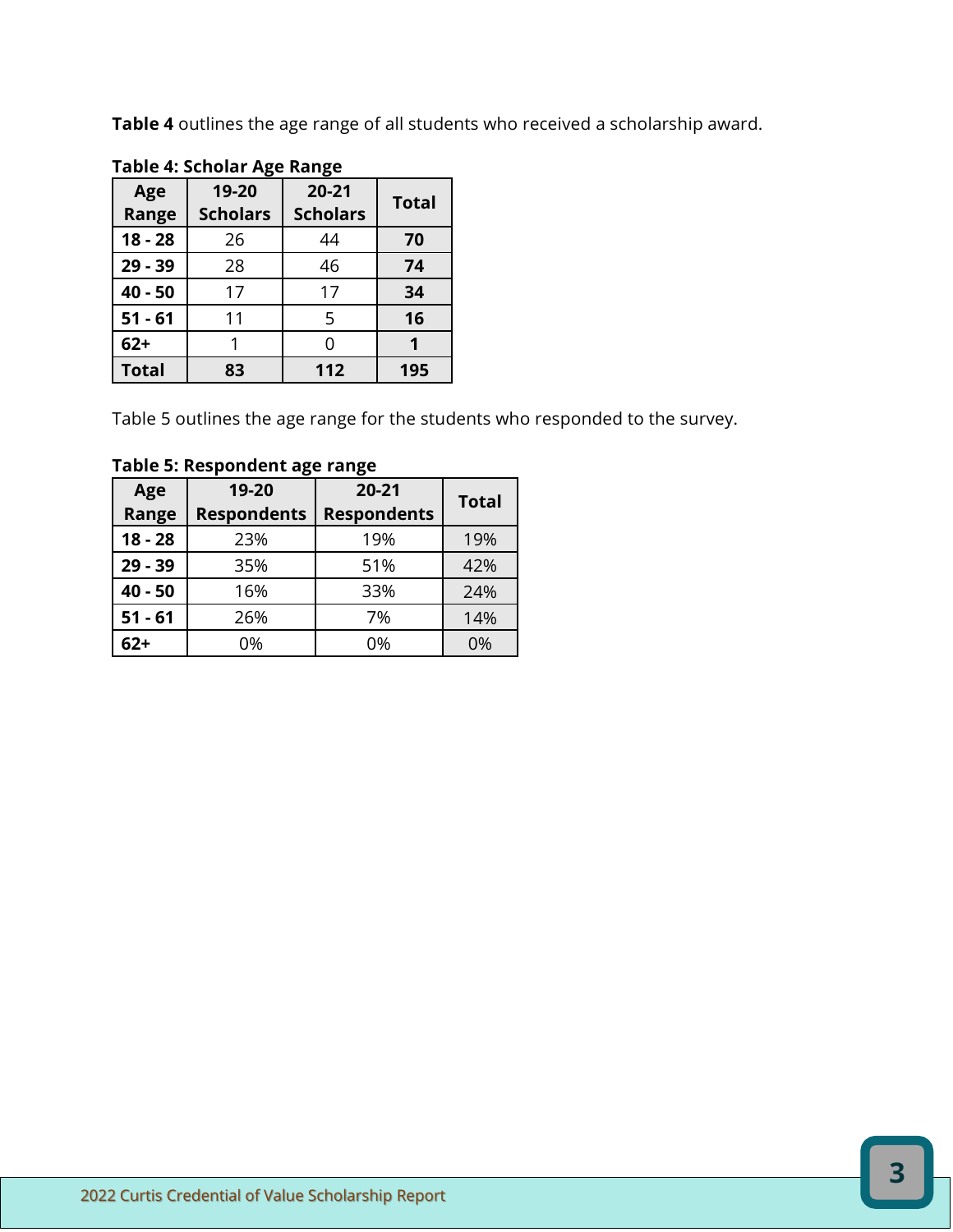## **Methodology:**

This report presents information collected on two cohorts of Curtis COV Scholarship recipients. Those cohorts are:

- Students who were disbursed a scholarship during the **19-20 academic year**. (These students likely completed the program for which their scholarship was provided at least 18 months ago.)
- Students who were disbursed a scholarship during the **20-21 academic year**. (These students likely completed the program for which their scholarship was provided at least 5 months ago.)

This report examines the following outcomes for the above listed students:

- Employment status
- Salary
- Ongoing postsecondary attendance
- Other aspects of their lives.

The survey used was constructed based on the non-degree grant survey. It was emailed to students in November of 2021. Email reminders and follow up calls by VSAC Outreach staff were done in December and January to try to reach all students and give them the opportunity to complete the survey.

Table 6 outlines the number of students who responded to the survey from each cohort.

#### **Table 6: Survey Respondents**

|                     | # of Respondents* | % of Cohort* |
|---------------------|-------------------|--------------|
| Academic Year 19-20 | 35                | 42%          |
| Academic Year 20-21 | 47                | 42%          |
| Total               | 82                | 42%          |

*\* 6 students participated in both academic years. Of these 4 completed the survey and 2 did not. For percentages shown on subsequent pages the responses for these participants are only counted once and only for the most recent participation year. Therefore, you will see 78 as the respondent count instead of the 82 shown above.*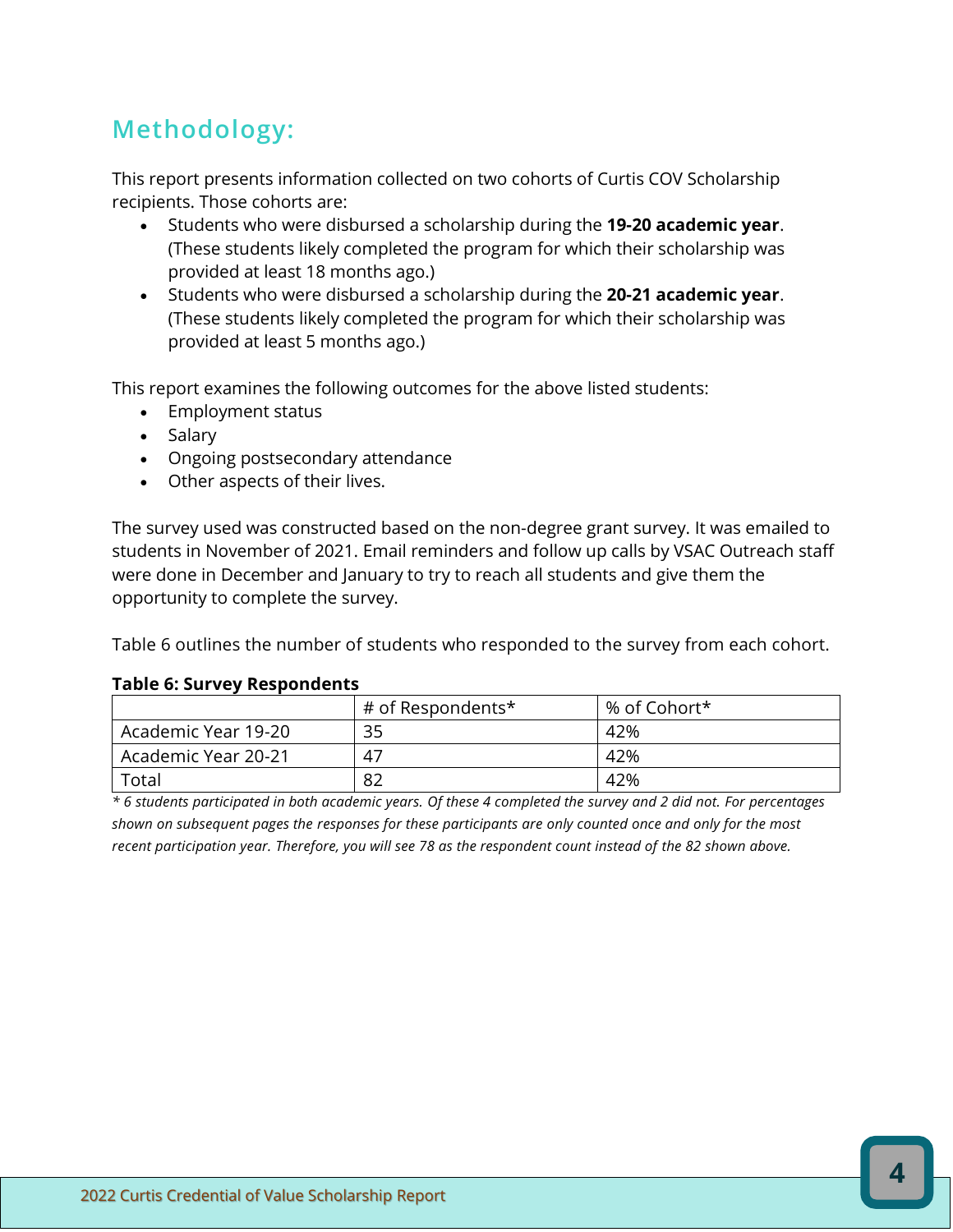#### **Findings/Results :**

1. Respondents reported a significant positive shift in employment status after receiving the COV scholarship.

Full -time employment increased from 37 percent to 47 percent, a 10 percent increase. The increase was equally made up of unemployed and part -time employed respondents moving to full -time employment.

Among adult students who were unemployed prior to receiving the COV scholarship, 59 percent of respondents were employed either full -time or part -time at the time of the survey and an additional 19 percent were in school.

2. Respondents reported increased earnings after completing their certification, regardless of their initial employment status.

51 percent of students who reported increased earnings reported earning at least \$4 more per hour after completing their credential.







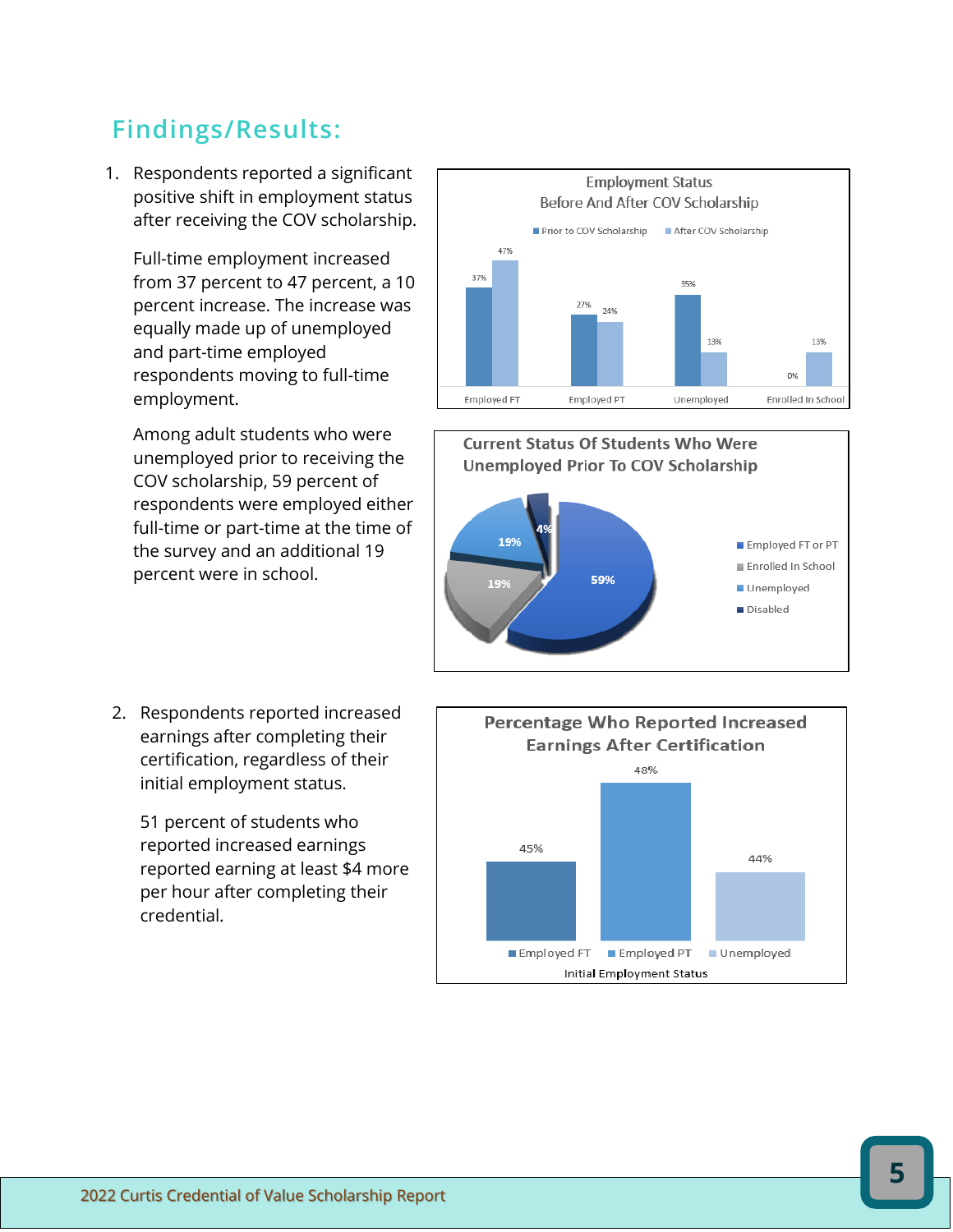3. Of the 81 percent of respondents who pursued or plan to pursue additional education and training after completing a first credential with support from a COV scholarship, the goal program breakdown is 33 percent for another Certificate or Credential of Value program, 30 percent for an Associate's degree program, and 19 percent for a Bachelor's degree or higher program.



4. Recipients of the COV scholarship overwhelmingly reported that the skills they gained in their training would help them in their current or future jobs.



5. Pursing a credential of value can lead to a variety of outcomes in students' lives beyond employment and increased earnings. Among students surveyed, a significant majority reported an increase in self-confidence, encouragement to continue their education, and job options.

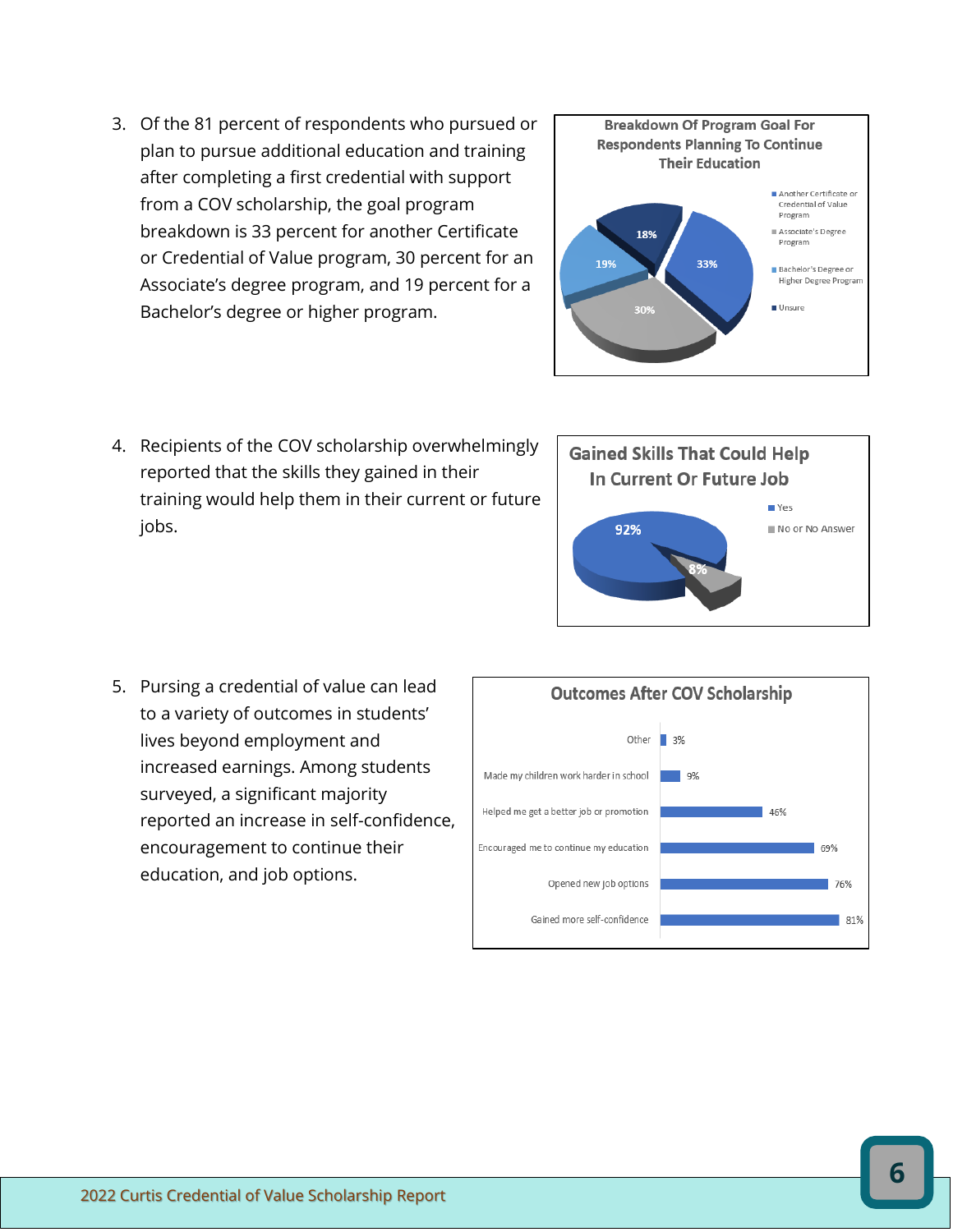## **Challenges respondents faced:**

Respondents stated that they faced many obstacles to attend their program:

- 44 percent reported having difficulty in making enough money to make ends meet while they were in school.
- 40 percent reported it was difficult to find time to study because of work.
- 23 percent reported it was difficult to arrange for childcare while in school.
- 21 percent reported not having reliable internet access or computer equipment to take online courses.
- 17 percent reported having difficulty paying for housing or food while they were enrolled.
- 6 percent reported not being able to complete their program due to the COVID-19 pandemic.

We also collected comments from survey respondents. The majority of challenge comments related to the impact the COVID-19 pandemic had on their ability to concentrate or access training. The following are some of the comments:

- *"… going to nursing school and becoming a nurse during a pandemic."*
- *"… didn't get to practice on people due to COVID."*

#### **Additional outcomes respondents shared:**

Survey respondents also commented on the outcomes they experienced that were not necessarily what we were primarily measuring. Outcomes experienced by COV Scholarship recipients in addition to the skills gained included:

- *"Thanks to the scholarship I was able to take and complete a course and get a certificate which allowed me to pursue a dream I have had for many years which I would never have been able to do otherwise. I am so incredibly thankful!"*
- *"I was really struggling to "make ends meet" before receiving this scholarship. If I wasn't able to come up with the funds, I wouldn't have been able to complete the program and attain my cosmetology license. On average, I'd say I make about \$15 more an hour in comparison to my previous jobs. I finally can afford to have a savings account! Thank you again, it's changed my life!"*